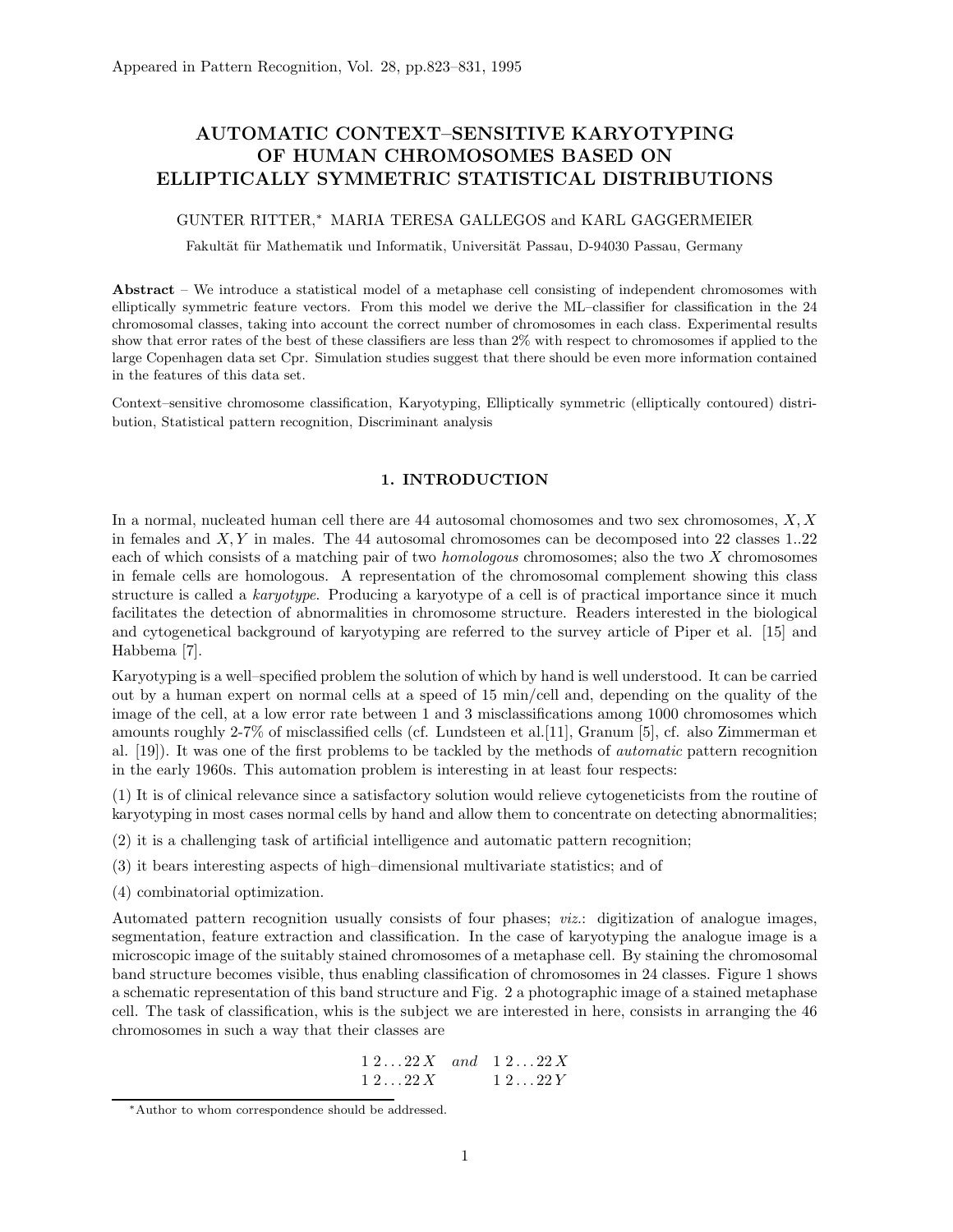in the female and male cases, respectively. The upper and lower arrays in a karyotype are called haploids.

Classification can be carried out by the methods of Bayesian discriminance analysis, the individuals to be classified being chromosomes or cells. Accordingly, there exist two techniques of assigning chromosomes classified being chromosomes or cells. Accordingly, there exist two techniques of assigning chromosomes<br>to classes:



Figure 1: Schematic representation of chromosome classes and band structures

(1) Chromosome–by–chromosome or context–free allocation. In this, earlier, approach the individuals classified are chromosomes in isolation. This method can be modified by a subsequent (context–sensitive) amendment so that the numbers of chromosomes in the various classes (one or two) are correct. Assessments of methods based upon this approach are contained in Piper [13] and Kirby et al.[8] Error rates for the most accurate of these methods and with the features used so far amount to about 5% relative to chromosomes.

(2) Context–sensitive allocation. Here, the individuals classified are cells. By this we mean that the optimization contained in the Bayesian classifier is constrained by the correct numbers in the classes  $1, \ldots, 22, X$  and Y. Using the constraints in this straight– forward way was suggested already by Habbema [6, 7] and Slot [16]. However, the first efficient algorithm was described by Tso and Graham [18] who considered classification into the 10 Denver groups and pointed out that the optimization problem involved, in the case of their method of classification, is a Hitchcock transportation problem. Later, Tso et al.[17] applied this method of classification to karyotyping and designed an algorithm applicable to incomplete cells.

The statistical model applied by many research groups postulates *independence* and *normality* of the feature vectors of chromosomes<sup>∗</sup> which necessitates estimating expectations and covariances of features within chromosomes. Classification is then carried out by minimizing the sum of the squared Mahalanobis distance of feature vectors of chromosomes to class centers over all permutations. Some simplifications of this model are also considered in the literature. One of these simplifications is the assumption of

independent features (cf. Piper [12]) supported by the fact that chromosomes are mixtures of the (independent) ancestors of the individual; another one is that of equal correlation matrices of feature vectors of chromosomes (cf. Kirby et al. [8]). It was even found that, besides the effect of speedup, simplification of the first–mentioned kind decreases the error rate if the training set is small so that postulating uncorrelatedness of features proves superior to relying on unsafe estimates of correlation coefficients. For large training sets, however, the inclusion of covariance coefficients within chromosomes reduces the error rate (cf. Piper [13]). The error rate of the best of these methods is at about 3% relative to chromosomes and 38% relative to cells.

The starting point of the present communication is the observation that the joint distribution of the features of chromosomes has a tail as compared with the normal distribution and outliers resulting from this tail are responsible of a large amount of misclassified chromosomes. We show that dropping the assumption of normality while retaining that of independence substantially reduces the error rate. Instead of normality we assume that feature vectors of chromosomes are *elliptically symmetric* (*elliptically* contoured). Thus, the joint distribution of the feature set of a random chromosome is characterized by a mean value, a variance matrix, and a radial function (cf. Subsection 2.1). We denote the resulting (optimal) ML–estimator in the context–sensitive setting by  $IEC_{\gamma}$ . The acronym IEC means "independent and elliptically contoured chromosomes" and the subscript  $\gamma$  stands for the radial function or its shape; a formal definition appears in Subsection 3.1. Many of the estimators found in the literature are special cases for various choices of  $\gamma$  (cf. 3.2). If the *empirical* radial function is used for  $\gamma$  the resulting

<sup>∗</sup>When talking about the distribution of the feature vectore of a chromosome we actually mean the distribution of the feature vector conditioned on the chromosome class.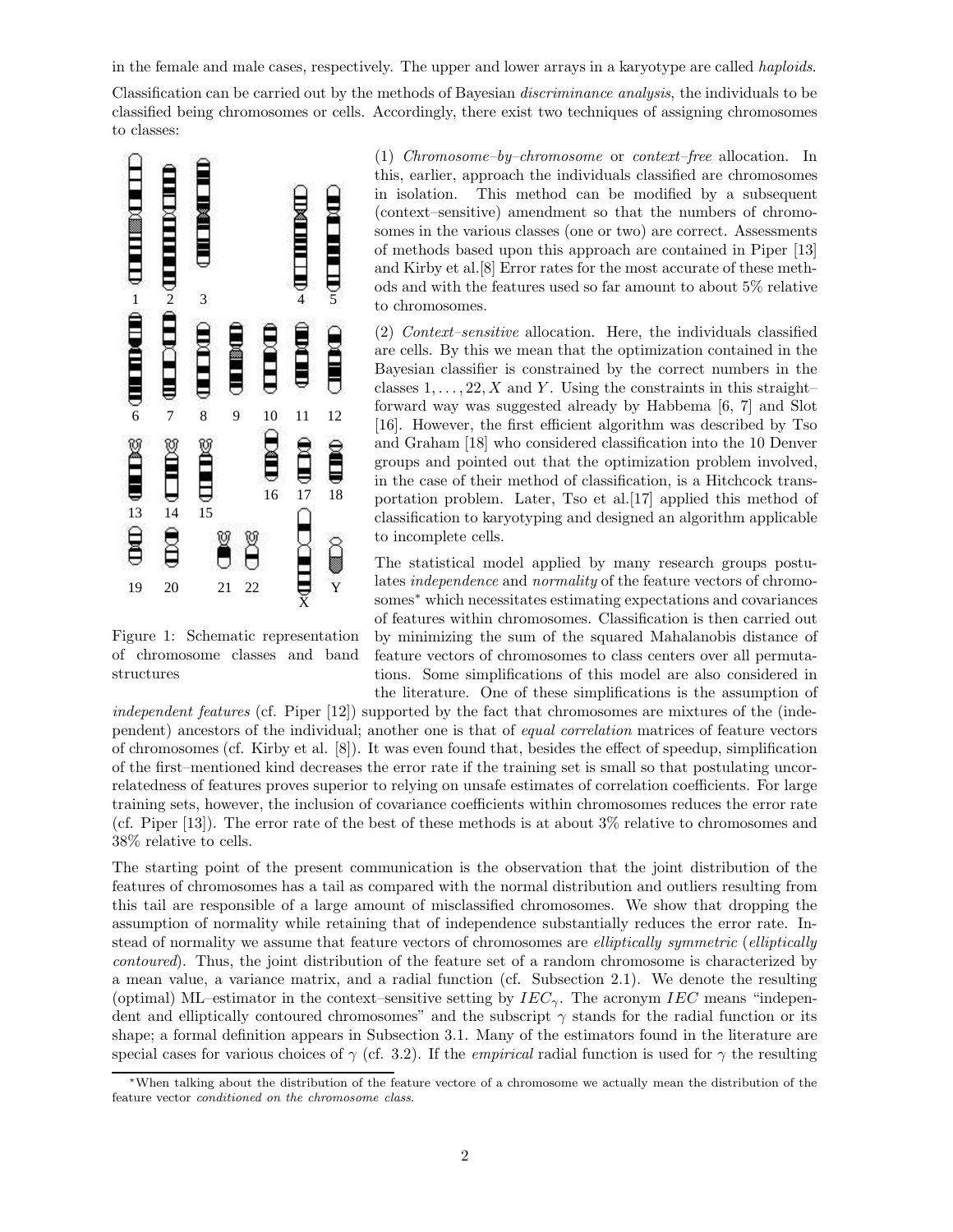

Figure 2: Microscopic view of stained metaphase cell

estimator has an error rate of about 1.9% relative to chromosomes and 26% relative to cells if applied to the large Cophenhagen data set Cpr consisting (to date) of 2804 cells.

The outlines of the paper are as follows. In Section 2 we describe the statistical assumptions on the feature vectors of chromosomes used here, in particular the assumptions of independence and elliptical symmetry. Section 3 contains the ML–estimators derived from these statistical models and algorithms for computing them. In Section 4 we present experimental results using the holdout and resubstitution methods for classification. Possible sources of misclassification, exceeding the Bayes error for the present feature set, are missing independence, missing elliptical symmetry of feature vectors, and errors in the estimated parameters. In order to assess the statistical model used this section also contains simulation studies. Here we generate artificial cell data with the use of several elliptically symmetric distributions (differing in their radial distributions) and classify these cells with respect to their population parameters and the holdout and resubstitution methods. In this way we obtain some information about the error rates to be expected if one of these distributions were the true one and thereby about the quality of the statistical assumptions made.

We will adhere to the following notation. The symbol  $\mathbb R$  denotes the real line and  $\mathbb R_+$  the set of real numbers  $\geq 0$ . We will write  $\| \n\|$  for the Euclidean norm on a Euclidean space  $\mathbb{R}^m$  and a superscript T means transposition of a vector or matrix. For a random vector  $X: \Omega \to \mathbb{R}^m$  possessing the necessary moments,  $EX$  and  $V X = E(X - EX)(X - EX)^T$  denote its expectation and variance matrix, respectively, and  $f_X$  denotes its density function. The permutation group of m elements will be denoted  $\mathcal{S}_m$ .

# 2. THE STATISTICAL MODEL OF A CELL

We now introduce our statistical model of a cell. This will be used in Section 3 in order to derive various optimal estimators in different situations. For definiteness, we deal with human cells, mutatis mutandis, the methods may, however, be applied to any other species and, in fact, to any classification problem of independent, random objects subject to suitable constraints.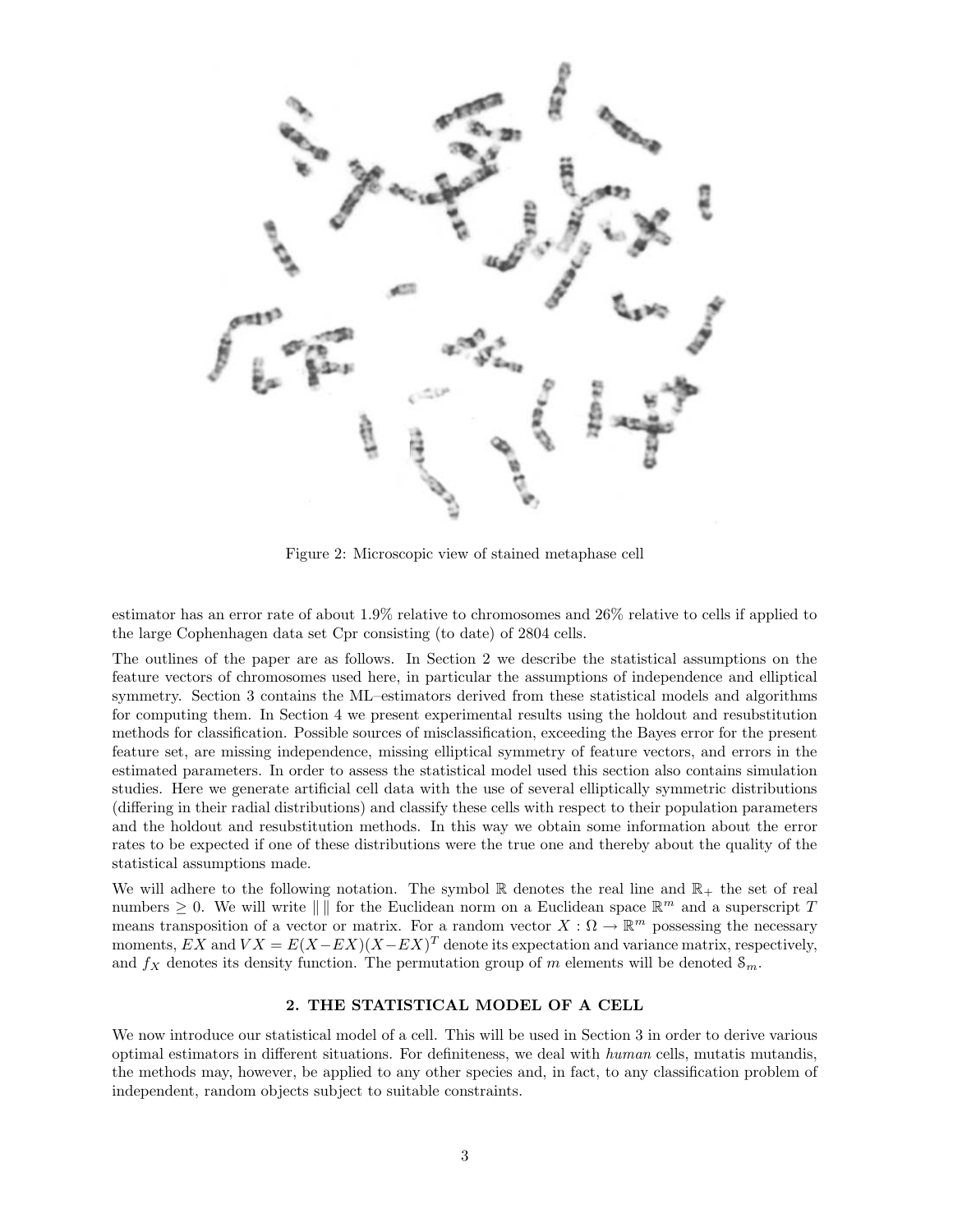# 2.1. Elliptical symmetry

A random vector  $S_0$ :  $\Omega \to \mathbb{R}^d$  possessing a density function  $f_{S_0}$  is called *spherically symmetric* (cf. Dempster [2] and Fang et al. [3]), if  $f_{S_0}$  is of the form

$$
f_{S_0}(x) = \varphi(||x||) \qquad (x \in \mathbb{R}^d)
$$
 (1)

with a radial function  $\varphi : \mathbb{R}_+ \to \mathbb{R}_+$  specifying the distribution of  $S_0$ . The radial function models a specific tail behaviour of  $S_0$ . Moreover, the norm  $||S_0||$  has a density which, by spherical symmetry, equals

$$
f_{\|S_0\|}(r) = \omega_{d-1} r^{d-1} \varphi(r), \qquad r \ge 0.
$$
 (2)

The number  $\omega_{d-1} = 2\pi^{d/2} / \Gamma(d/2)$  is the surface of the  $(d-1)$ –dimensional unit sphere. We will call  $f_{\parallel S_0\parallel}$  the radial density of  $S_0$ . From (2) it follows that a measurable function  $\varphi : \mathbb{R}_+ \to \mathbb{R}_+$  is the radial function of a spherically symmetric random vector  $S_0$  if and only if

$$
\omega_{d-1} \int_0^\infty r^{d-1} \varphi(r) \mathrm{d}r = 1. \tag{3}
$$

If  $E||S_0|| = \omega_{d-1} \int_0^\infty r^d \varphi(r) dr < \infty$  then the expectation  $ES_0$  of  $S_0$  exists and vanishes. If  $E||S_0||^2 =$  $\omega_{d-1} \int_0^\infty r^{d+1} \varphi(r) dr < \infty$  then its variance matrix  $VS_0 = E[S_0 S_0^T]$  exists, is finite, and must be a multiple  $\alpha I$  of the identity matrix I. The factor  $\alpha$  is determined by the equality

$$
d \cdot \alpha = \text{trace } VS_0 = E||S_0||^2 = \omega_{d-1} \int_0^\infty r^{d+1} \varphi(r) \, dr. \tag{4}
$$

A random vector  $S: \Omega \to \mathbb{R}^d$  is called *elliptically symmetric (elliptically contoured)* if it is the affine image of some spherically symmetric random variable  $S_0$ ; i.e., there exists a vector  $c \in \mathbb{R}^d$  and a matrix  $A \in \mathbb{R}^{d \times d}$  such that  $S = c + AS_0$ . By spherical symmetry of  $S_0$ , the matrix A may be assumed to be symmetric and positive. If S possesses a density function  $f_S$  (which we will assume) then A may be assumed to be positive definite. In this case, the elliptically symmetric random vector is specified by the vector  $c \in \mathbb{R}^d$ , the positive definite matrix  $A \in \mathbb{R}^{d \times d}$ , and the radial function  $\varphi$  of  $S_0$ . If  $E||S||^2 < \infty$ , or equivalently  $E||S_0||^2 < \infty$ , we may and do suppose that  $S_0$  is normalized, i.e.,

$$
VS_0 = I \text{ and } \alpha = 1.
$$

We next show how to compute these three parameters from the distribution of  $S$  in the latter case. As a consequence of symmetry of  $S_0$  we first have

$$
c = ES;
$$
\n<sup>(5)</sup>

moreover,  $VS = A(VS_0)A = A^2$ , i.e.,

$$
A = \sqrt{VS}.\tag{6}
$$

It follows that

$$
S_0 = (VS)^{-1/2}(S - ES),\tag{7}
$$

the Mahalanobis transform of S. Concerning the radial function  $\varphi$  it is useful to introduce the Mahalanobis distance of  $x, y \in \mathbb{R}^d$  with respect to a positive definite matrix V. This is the number

$$
m_V(x, y) := \sqrt{(x - y)^T V^{-1} (x - y)}.
$$
\n(8)

Since  $||S_0|| = m_{VS}(S, ES)$  by (7) and (8), from (2) it follows that

$$
\varphi(r) = r^{1-d} f_{m_{VS}(S,ES)}(r) / \omega_{d-1}.
$$
\n(9)

Formula (9) is the basis for the radial function  $\varphi$  via an estimate of the radial density  $f_{m_{VS}(S,ES)}$ , i.e., the distribution of the random Mahalanobis distance  $m_{VS}(S, ES) = ||S_0||$ .

Using an integral transformation, (7) and (1), the density  $f_s$  may be written in terms of ES, VS,  $\varphi$ , and  $m_{VS}$  as

$$
f_S(x) = (\det(VS)^{-1/2}) f_{S_0}((VS)^{-1/2}(x - ES))
$$
  
= (\det(VS)^{-1/2})\varphi(||(VS)^{-1/2}(x - ES)||)  
= (\det(VS)^{-1/2})\varphi(m\_{VS}(x, ES)). (10)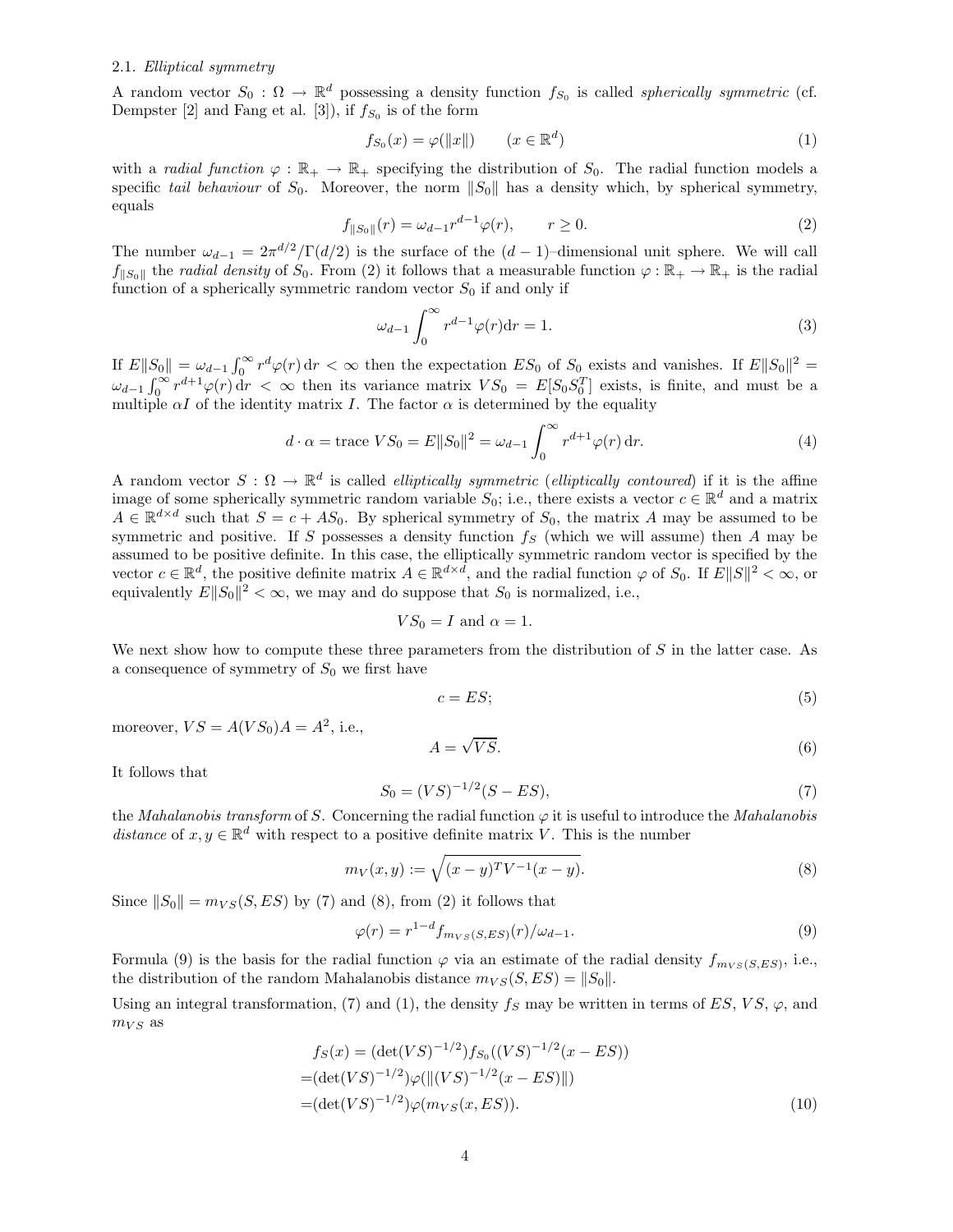This relation will be needed for representing the joint distribution of the random karyotype in 2.4. For more details on elliptically symmetric distributions the interested reader is referred to Dempster [2] and Fang et al. [3].

## 2.2. The configuration set

For ease of exposition we first deal with female cells; in Subsection 3.3 male cells will be treated in a similar way. Neglecting incomplete cells with fewer than 46 chromosomes as well as cells with extra chromosomes a female cell consists of 23 matching pairs of two homologous chromosomes belonging to the classes 1..23. Given an arbitrary numbering of the chromosomes by the set 1..46 there are  $2^{23}$  permutations  $\sigma \in \mathcal{S}_{46}$  $(S_{46}$  represented as the group of bijective mappings 1..46  $\rightarrow$  1..46) such that chromosome *i* is of class  $\sigma(i)$ mod 23.<sup>∗</sup> We will call the (uniquely defined) induced mapping

$$
\begin{array}{rcl}\n\tilde{\sigma} : 1..46 & \to & 1..23 \\
i & \to & \sigma(i) \mod 23\n\end{array}
$$

the configuration of the cell. Each of these permutations  $\sigma$  represents the same configuration  $\tilde{\sigma}$ . The classification problem consists in estimating this configuration  $\tilde{\sigma}$ , i.e. one of the correctly classifying permutations  $\sigma$ . Hence, the decision set of the statistical decision problem under consideration is the configuration set  $\{\tilde{\sigma}/\sigma \in \mathcal{S}_{46}\}$  consisting of  $46!/2^{23} \approx 6.56 \cdot 10^{50}$  mappings 1.46  $\rightarrow$  1.23, where each value is taken on exactly twice. A particular configuration is the karyotypic configuration  $\tilde{\kappa}$  induced by the identity permutation  $\kappa$ . A cell in configuration  $\tilde{\kappa}$  is present in its karyotype.

## 2.3. Feature vector and parameter set

Let 1..46 be the numbers of the chromosomes of a cell in karyotypic configuration, more specifically, let the two haploids be numbered  $1, \ldots, 23$  and  $24, \ldots, 46$ . To each chromosomes  $i \in 1..46$  there is associated a random, real, d–dimensional feature vector  $Z_i : (\Omega, P) \to \mathbb{R}^d$ . Therefore, the measurements of the two haploids are modeled by random, real  $23 \cdot d$ –dimensional feature vectors

$$
(Z_1, \ldots, Z_{23}), (Z_{24}, \ldots, Z_{46}) : (\Omega, P) \to \mathbb{R}^{23 \cdot d}.
$$

What we actually observe with an unclassified cell is not the "karyotype"  $Z = (Z_1, \ldots, Z_{46})$  but this joint vector Z in disorder: A vector  $x \in \mathbb{R}^{46 \cdot d}$  will be considered as being composed of 46 vectors  $x_1, \ldots, x_{46} \in \mathbb{R}^d$ , i.e.,  $x_i$  is the *i*th block of length d in x. Each permutation  $\sigma \in S_{46}$  induces in a natural way an isomorphism  $\pi_{\sigma} \in GL(46 \cdot d)$  defined by  $\pi_{\sigma} x := (x_{\sigma(i)})_{1 \leq i \leq 46}$ . This isomorphism maps the subspace of  $\mathbb{R}^{46 \cdot d}$  belonging to the *i*th block of length d onto the subspace belonging to the  $\sigma^{-1}(i)$ th block of length d. What we observe with an unclassified cell is the vector  $\pi_{\sigma}Z$  for some  $\sigma \in \mathcal{S}_{46}$ ; then  $\tilde{\sigma}$ is the configuration of the cell.

#### 2.4. The joint distribution of the random karyotype

We assume that the random variables  $Z_1, \ldots, Z_{46}$  are *independent* and *elliptically symmetric* with parameters  $e_i = EZ_i$ ,  $V_i = VZ_i$ , and  $\varphi_i$ , the radial function of the Mahalanobis transform  $V_i^{-1/2}(Z_i - e_i)$ of  $Z_i$  [cf. 2.1(7)]. Moreover, we assume that feature vectors of homologous chromosomes are statistically identical, i.e., in a female cell, we have

$$
e_{i+23} = e_i, V_{i+23} = V_i, \varphi_{i+23} = \varphi_i
$$

for all  $i, 1 \leq i \leq 23$ . In other words, the parameters  $e_i$ ,  $V_i$  and  $\varphi_i$  depend on classes only.

The assumption of independence is questionable. Habbema [7], reasoned that correlation between chromosomes in one cell may be caused by a "common history of culture, preparation, staining, and photography" and suggested that using the whole cell as an entity should be beneficial to error rates. Another source of dependence is normalization of features across the chromosomes of a cell. Nevertheless, this assumption turned out to be useful in the past and we shall stick to it here.

<sup>\*</sup>Contrary to usual convention in mathematics and computer science we represent integers mod  $m$  as elements of the set 1..m here. In particular, 23 mod 23 and 46 mod 23 are represented by the number 23. In this way, class numbers of chromosomes are those used in cytogenetics.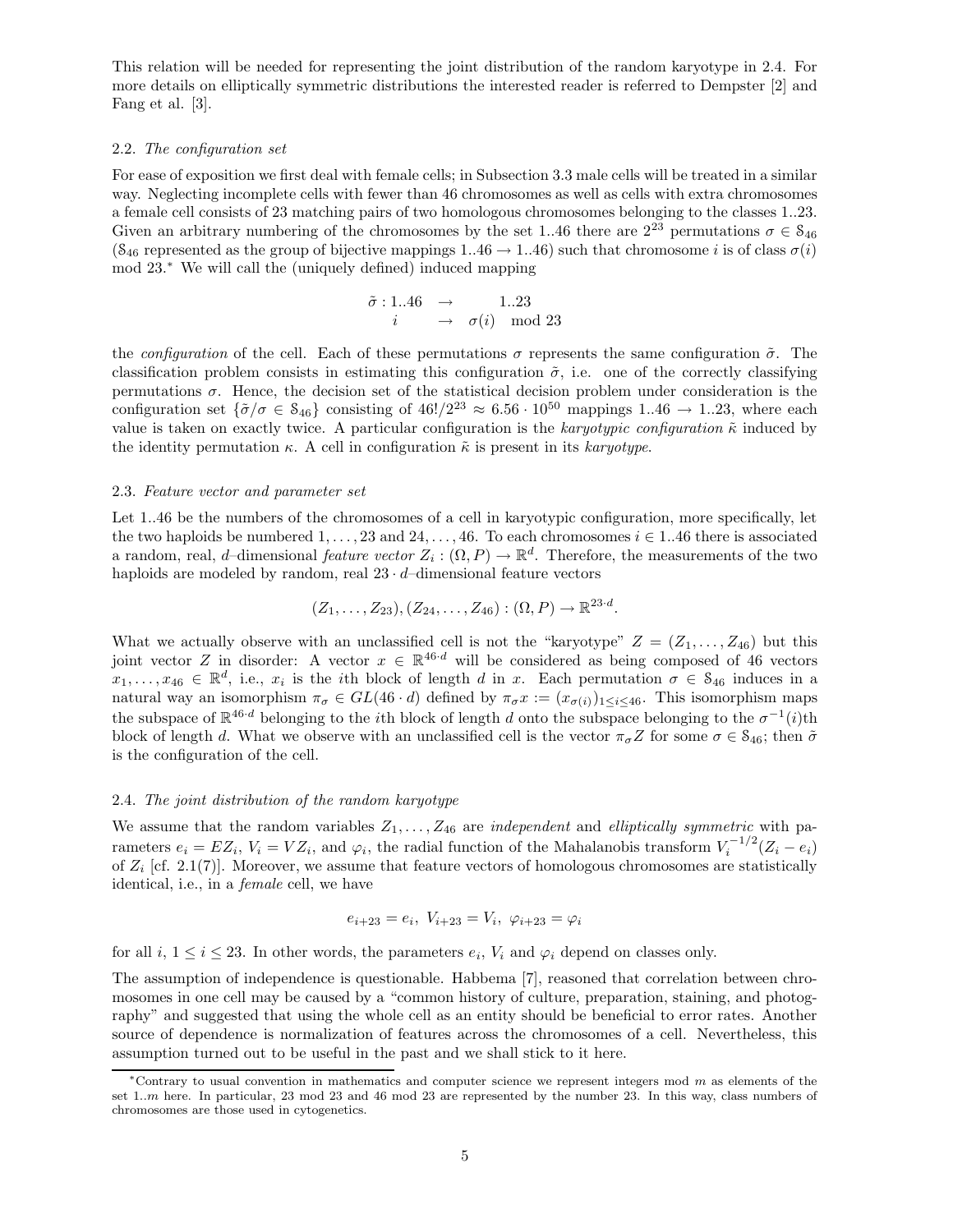The joint distribution of the random karyotype  $Z = (Z_1, \ldots, Z_{46})$  is now completely specified by the parameters  $e_i$ ,  $V_i$ ,  $\varphi_i$  ( $1 \le i \le 23$ ) of chromosome classes and, by 2.1(10), we have for  $x = (x_1, \ldots, x_{46}) \in$  $\mathbb{R}^{46 \cdot d}$ 

$$
f_Z(x) = \prod_{i=1}^{46} f_{Z_i}(x_i) = \prod_{i=1}^{46} (\det V_i^{-1/2}) \varphi_i(m_{V_i}(x_i, e_i)) = \text{const} \prod_{i=1}^{46} \varphi_i(m_i(x_i)); \tag{1}
$$

here, we used the notation

$$
m_i(y) = m_{V_i}(y, e_i) \quad 1 \le i \le 46, y \in \mathbb{R}^d. \tag{2}
$$

## 3. THE CLASSIFIERS

#### 3.1. The ML–estimator

We now derive the optimal estimate of the configuration  $\tilde{\sigma}$  of a cell from the observation  $X(\omega) = \pi_{\sigma} Z(\omega)$  $x \in \mathbb{R}^{46 \cdot d}$  (cf. 2.2 and 2.3). The statistical decision model  $(X, (\mu_{\sigma})_{\sigma \in S_{46}})$  of this classification problem consists of the random observation  $X = \pi_{\sigma} Z : \Omega \to \mathbb{R}^{46 \cdot d}$  of the (disordered) cell, the parameter set  $S_{46}$ , and the probability distributions  $\mu_{\sigma}(\sigma \in S_{46}),$ 

$$
\frac{\mu_{\sigma}(\mathrm{d}x)}{\mathrm{d}x} = f_{\pi_{\sigma}Z}(x) = f_Z(\pi_{\sigma^{-1}}x) = \prod_{i=1}^{46} f_{Z_i}(x_{\sigma^{-1}(i)}) = \mathrm{const} \prod_{i=1}^{46} \varphi_i(m_i(x_{\sigma^{-1}(i)}))
$$
(1)

[cf. 2.4(1)]. Since  $\mu_{\sigma}$  depends on  $\tilde{\sigma}$  only, it is not important to distinguish between  $\sigma$  and  $\tilde{\sigma}$ . From (1) we infer that the negative log–likelihood function  $l_x : S_{46} \to \mathbb{R}$  of the statistical decision model is (up to an additive constant) given by

$$
l_x(\sigma) = \sum_{i=1}^{46} -\ln \varphi_i(m_i(x_{\sigma^{-1}(i)})).
$$

Supposing that  $\varphi_i = \varphi$  is independent of *i* we obtain

$$
l_x(\sigma) = \sum_{i=1}^{46} -\ln \varphi(m_i(x_{\sigma^{-1}(i)})), \quad x \in \mathbb{R}^{46 \cdot d}, \sigma \in \mathcal{S}_{46}.
$$
 (2)

It is reasonable to assume that all permutations occur equally likely; thus the (optimal) MAP–estimator is the ML–estimator defined by

$$
IEC_{\varphi}(x) = \underset{\sigma \in \mathcal{S}_{46}}{\operatorname{argmin}} l_x(\sigma), \qquad x \in \mathbb{R}^{46 \cdot d}.
$$
 (3)

The formulae (2), (3) and 2.4(2) combined define the ML–estimators employed here. We illustrate this with a few examples.

#### 3.2. Examples

(a) (Normal case) If the radial function  $\varphi$  is of the form

$$
\varphi(r) = (2\pi)^{-d/2} e^{-r^2/2} \qquad (r \ge 0)
$$
\n(1)

then feature vectors of chromosomes are normal and, by their independence, the whole cell is normal. The ML–estimator is 46

$$
IEC_{\text{normal}}(x) = \underset{\sigma \in \mathcal{S}_{46}}{\text{argmin}} \sum_{i=1}^{46} m_i^2 (x_{\sigma^{-1}(i)}).
$$

This estimator was proposed by Habbema [7] and Slot [16].

In Piper  $[12]$ , there appears a variant of the Estimator  $IEC_{normal}$ : if the *features* within each class are assumed to be independent then the variances  $V_i$  reduce to diagonal matrices. If the training set is small (up to 200 cells) then this assumption seems to be superior to using estimates of the covariances which are too unsafe under these circumstances.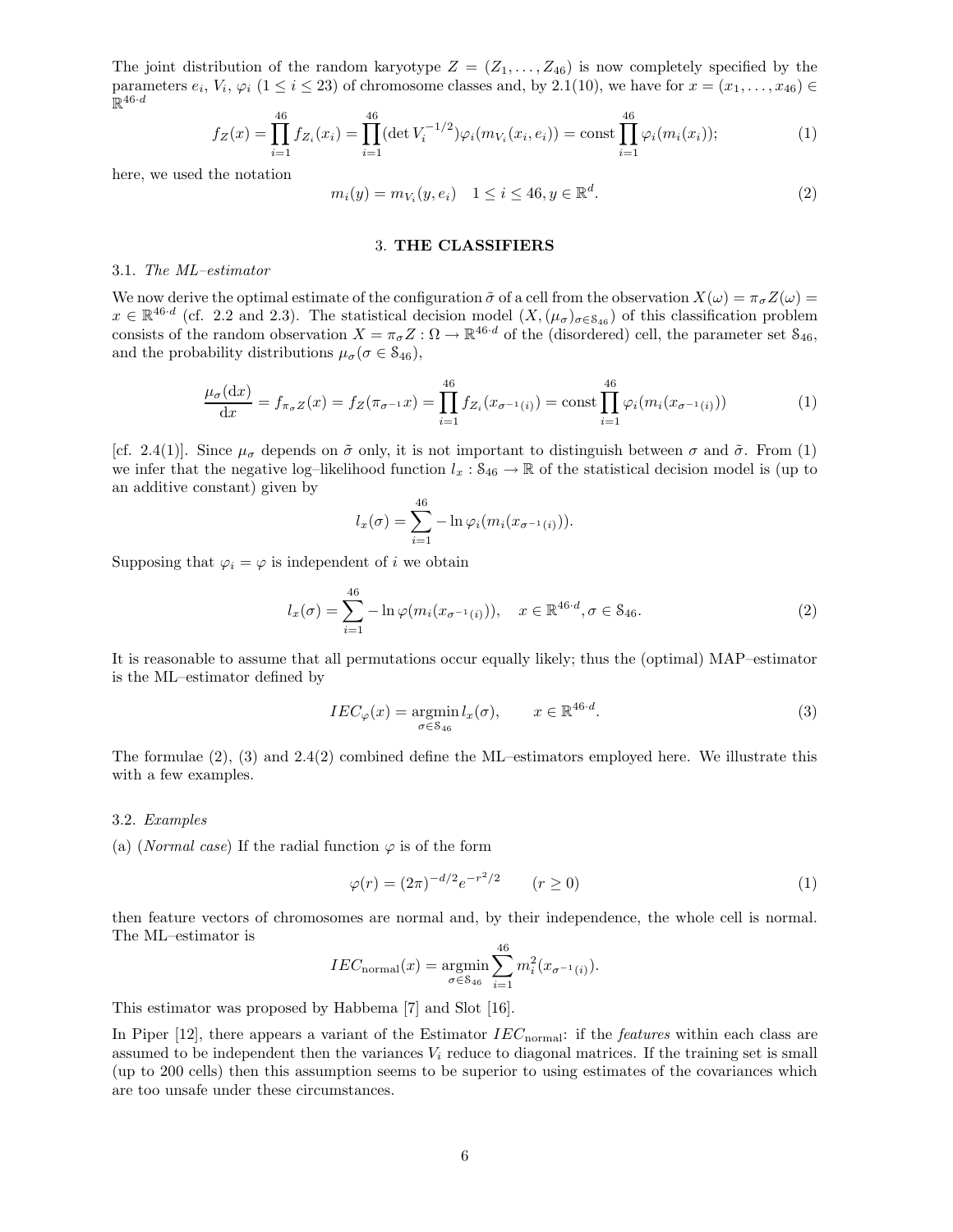(b) (*Exponential case*) Let now  $S_0$  possess an exponential tail, i.e.,

$$
\varphi(r) = \beta e^{-\lambda r} \qquad (r \ge 0). \tag{2}
$$

In order to ensure 2.1(3) and  $\alpha = 1$  we have to choose  $\lambda = \sqrt{d+1}$  and  $\beta = \lambda^d/\Gamma(d)\omega_{d-1}$ . According to Subsection 3.1, the ML–estimator becomes

$$
IEC_{\exp}(x) = \underset{\sigma \in S_{46}}{\operatorname{argmin}} \sum_{i=1}^{46} m_i(x_{\sigma^{-1}(i)}).
$$

(c) (*Pareto case*) Finally, let  $S_0$  possess a Pareto tail, i.e.,

$$
\varphi(r) = \begin{cases} \beta r^{-\lambda}, & r \ge r_0, \\ 0, & 0 \le r < r_0, \end{cases}
$$

for some real number  $\lambda > d+2$ . In order to ensure 2.1(3) and  $\alpha = 1$  we have to put  $r_0 = \sqrt{d(\lambda - d - 2)/(\lambda - d)}$ and  $\beta = (\lambda - d)r_0^{\lambda - d}/\omega_{d-1}$ . From 3.1 it follows that the ML-estimator is

$$
IEC_{\text{Pareto}}(x) = \underset{\sigma \in \mathcal{S}_{46}}{\operatorname{argmin}} \sum_{i=1}^{46} \ln m_i(x_{\sigma^{-1}(i)}) \qquad (x \in \mathbb{R}^{46 \cdot 4}).
$$

This estimator and the estimator  $IEC_{\text{exp}}$  were introduced by Kleinschmidt et al. [10], who pointed out their robustness when applied to real data.

A radial function with similar tail behavior is

$$
\varphi(r) = \frac{\beta}{\eta + r^{\lambda}} \qquad (r \ge 0)
$$

for some real number  $\lambda > d + 2$ . In order to ensure 2.1(3) and  $\alpha = 1$  one has to put

$$
\eta = \left[ d \left( \sin \frac{d+2}{\lambda} \pi \right) / \left( \sin \frac{d}{\lambda} \pi \right) \right]^{1/2}
$$

and

$$
\beta = \left(\eta^{(\lambda - d)/\lambda} \lambda \sin \frac{d}{\lambda} \pi\right) / (\pi \omega_{d-1}).
$$

Again similar is Pearson's type VII distribution with

$$
\varphi(r) = \frac{\beta}{(1 + r^2/\eta)^{\lambda/2}}
$$

for some real number  $\lambda > d + 2$  and suitable constants  $\beta$  and  $\eta$  (cf. Fang et al. [3]).

### 3.3. Male cells

The statistical model in the male case is similar to that in the female case, however, we have to redefine the notions of configuration and karyotype. A male cell consists of 22 classes of homologous chromosomes and the nonhomologous chromosomes  $X$  and  $Y$  to which we assign classes 23 and 24, respectively. We assume that the first "haploid"  $(Z_1, \ldots, Z_{23})$  consists of the features of chromosomes of classses 1 to 22 and the X chromosome and the second  $(Z_{24}, \ldots, Z_{46})$  consists of those of chromosomes of the classes 1 to 22 and the Y chromosome.

Given an arbitrary numbering of the chromosomes of a male cell by the set  $1..46$  there are  $2^{22}$  permutations  $\sigma \in S_{46}$  such that chromosome i is of class  $\sigma(i)$  mod 23 if  $\sigma(i) < 46$ . We call the mapping

$$
\tilde{\sigma}: \quad 1..46 \quad \to \quad 1..24
$$
\n
$$
i \quad \mapsto \quad \begin{cases}\n\sigma(i) & \text{mod } 23, \quad \text{if } \sigma(i) < 46, \\
24, & \text{if } \sigma(i) = 46,\n\end{cases}
$$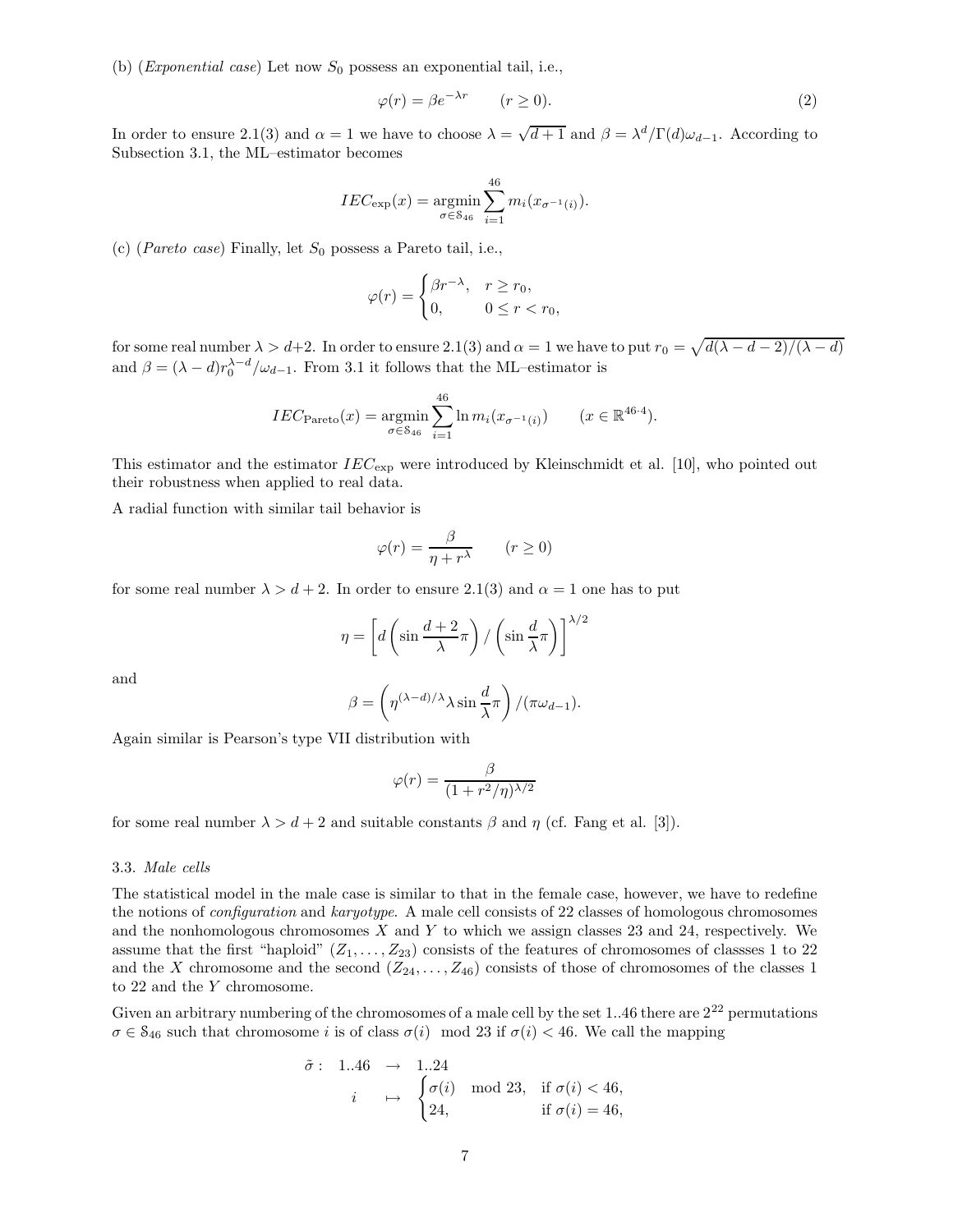the configuration of the male cell. Each of these permutations  $\sigma$  represents the configuration  $\tilde{\sigma}$ . The karyotypic configuration  $\tilde{\kappa}$  is induced by the identity permutation  $\kappa$ . The classification problem consists in estimating  $\tilde{\sigma}$ , the decision set containing this time  $46!/2^{22} \approx 1.31 \cdot 10^{51}$  configurations.

Again, we assume that feature vectors of chromosomes are independent and elliptically symmetric, their parameters depending on their classes 1..24. Except for the constant, formula 2.4(1) for the joint density of features of chromosomes and the estimators in Subsection 3.1 remain unchanged. If the sex of a cell is unknown then both estimators are applied and the sex is that of the estimator with the smaller negative log–likelihood value. For another way of dealing with unknown sex cf. the following subsection.

## 3.4. Optimization

The minimization task in computing ML–classifiers for statistical models with independent feature vectors of chromosomes reduces to a Hitchcock (transportation) problem as we pointed out by Tso and Graham [18]. Indeed, for *IEC*, we have the female case  $[cf. 3.1(2), (3)]$ 

$$
IEC_{\varphi}(x) = \underset{\sigma}{\operatorname{argmin}} l_x(\sigma) = \underset{\sigma}{\operatorname{argmin}} \sum_{i=1}^{46} -\ln(\varphi(m_i(x_{\sigma^{-1}(i)})))
$$

$$
= \underset{\sigma}{\operatorname{argmin}} \sum_{i=1}^{46} \sum_{j=1}^{46} -\ln(\varphi(m_i(x_j))) \delta_{i,\sigma(j)}
$$

$$
= \underset{\sigma}{\operatorname{argmin}} \sum_{i=1}^{23} \sum_{j=1}^{46} -\ln(\varphi(m_i(x_j)))(\delta_{i,\sigma(j)} + \delta_{i+23,\sigma(j)})
$$

 $(\delta_{ij}$  is Kronecker's delta). Putting  $c_{ij} := -\ln(\varphi(m_i(x_j)))$  and  $s_{ij} := \delta_{i,\sigma(j)} + \delta_{i+23,\sigma(j)}$   $(1 \le i \le 23, 1 \le j \le 35)$  $j \leq 46$ ) the problem reduces to finding natural numbers  $s_{ij}$  such that

$$
\sum_{i=1}^{23} \sum_{j=1}^{46} c_{ij} s_{ij}
$$
 is minimal subject to the restrictions 
$$
\sum_i s_{ij} = 1, \sum_j s_{ij} = 2.
$$

There exist very efficient solution algorithms for the Hitchcock problem, e.g., the extension of the Balinski algorithm [1] due to Kleinschmidt et al.[9] employed for karyotyping in Tso et al. [17]. The latter paper also contains a related algorithm for classification into 24 classes independent of the sex of a cell and an algorithm for karyotyping cells with missing chromosomes. These algorithms are applicable also to the present statistical model.

## 4. EXPERIMENTAL RESULTS

We have implemented the algorithms described in Section 3 on a SUN IPX workstation. Our implementation works at a speed of about 1 cell/s.

## 4.1. Data set

For our experiments we used the large Copenhagen data set Cpr; cf. Piper [13]. It consists to date of 2804 metaphase amnion cells 1305 of which are complete female cells (and 1428 are complete male cells). Each chromosome is described by 30 features  $0, \ldots, 29$  extracted by the MRC chromosome analysis system described in Piper and Granum [14]. These features contain information about size, density, convex hull perimeter, centromeric index, shape, and band pattern (cf. also Granum [5] and Piper et al. [15] for a description of features). Since features 0, 7, 27 and 4, 26 are highly correlated with features 1 and 3, respectively, and since the last feature 29 shows a tendency to increase error rates, we have worked with the remaining 24 features. As the purpose of this paper is comparison of different statistical models (and their related ML–estimators) we restricted matters to classifying female cells only and, in addition, we left aside all cells with missing or extra chromosomes.

#### 4.2. Estimated probabilities of misclassification

It is customary and appropriate to use the leave–out–one cross validation for assessing error rates: The parameters are computed on the basis of all cells but one and this residual cell is classified; this procedure is repeated for every single cell. This method would be very time consuming since the matrix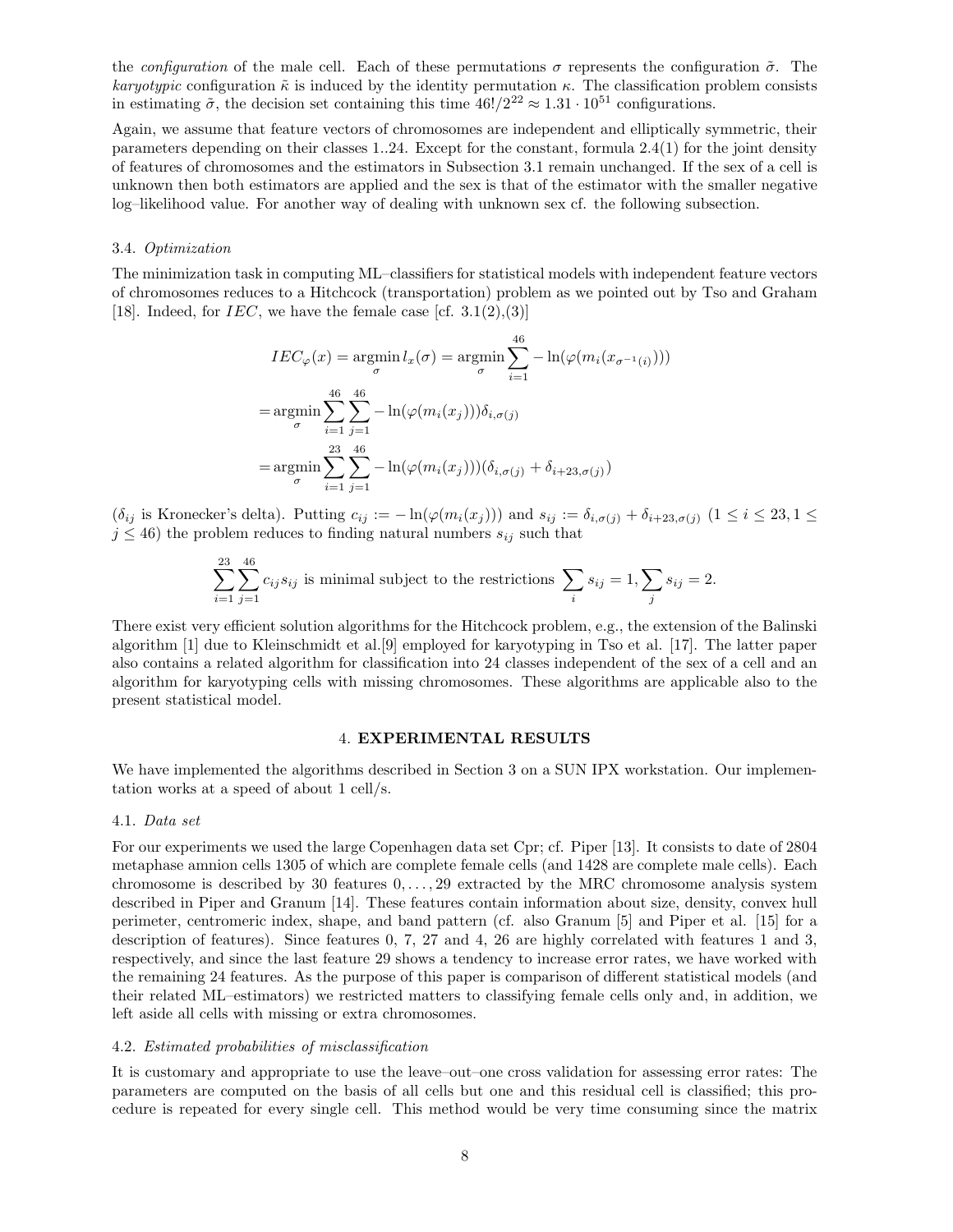of covariances would have to be computed and inverted each time anew. We therefore resorted to a jackknifing method: We subdivided the 1305 complete female cells randomly in ten different ways in training sets of 1100 cells and the complementary test set of 205 cells. Table 1 shows the error rates measured with these test sets  $0, \ldots, 9$  using the parameters of the relative training sets for the estimators IEC<sub>normal</sub>, IEC<sub>exp</sub>, IEC<sub>Pareto</sub> [cf. 3.2(a)–(c)], and IEC<sub>emp</sub>. In all cases the sample expectations  $\hat{e}_i$  and variances  $\hat{V}_i$  were used in the estimators. The subscript "emp" refers to a smoothed version of the sample

radial density: We first computed the histograms  $h_i$  (absolute frequency) of the random variables  $m_{\hat{V}_i}(S, \hat{e}_i), 1 \leq i \leq 23$ , subdividing the positive real axis in intervals of length 10<sup>−</sup><sup>2</sup> . After adding these 23 histograms, intervals between  $r = 0$  and the mode with no observations were assigned the value 0.1 in order to avoid zeroes (the algorithms are only weakly sensitive to the radial function at low values of  $r$ ). We then approximated the resulting histogram h roughly by a  $\mathcal{C}^1$ -reference function g on the interval  $[0, 15]$ .<sup>\*</sup> The quotient  $h/g$ , which fluctuates around 1, was smoothed using a triangle function with the varying breadth  $(h(r) + 1)^{-0.3}$  at r resulting in a function  $q : \mathbb{R}_+ \to \mathbb{R}_+$ . The smoothed version of the empirical radial density is qg and the sample radial function  $\hat{\varphi}$  required in 3.1(2),(3) is computed via 2.1(9) as  $\hat{\varphi} = r^{1-d} qg/\omega_{d-1}$ .



Table 2 shows the mean holdout error rates computed from Table 1 and the "optimistic" resubstitution error rates. The resubstitution method consists in using the whole data set of 1305 cells as training and test sets. The Bayes error can be expected to lie between the holdout and the resubstitution error rates (cf. Fukunaga [4]). Since the results in different lines of Table 1 are only weakly correlated we can conclude that a S.D. in Table 2 (cells) is roughly 1 (using the formula for the uncorrelated case). In the mean, there are about three to four chromosomes misclassified in a misclassified cell. It follows from the error rates of Table 2 (cells) that a S.D. in Table 2 (chromosomes) is roughly 0.1. 4.3. Simulations

In order to validate the statistical model described in Section 2 we have generated artificial cells by means of the three models  $Z^{\text{normal}}$ ,  $Z^{\text{exp}}$  and  $Z^{\text{Pareto}}$ . Here,  $Z^{\gamma}$ :  $\Omega \to \mathbb{R}^{46 \cdot 24}$  consists of 46 independent, elliptically symmetric components  $Z_l^{\gamma} : \Omega \to \mathbb{R}^{24}$  where expectations and variances are those estimated from the 1305 complete female cells in Cpr and the radial functions are independent of classes and as described in Examples 3.2(a)–(c). Specifically, for  $Z^{\text{exp}}$ , from 3.2(b) it follows  $\lambda = 5$ . For  $Z^{\text{Pareto}}$  we choose  $\varphi$  in such a way that the tail of  $||S_0||$  approximately coincides with that estimated from Cpr, i.e.,  $\lambda = 28$  (cf. also the reference function g in the footnote of Subsection 4.2). From 3.2(c) it follows that one has to choose  $r_0 = \sqrt{12}$  and  $\beta = 576/\omega_{d-1}$ .

We carried out three different test procedures and the results obtained are shown in Table 3.

(a) (Bayes error rate) We tested 50,000 random realizations of  $Z^{\gamma}$  using the correct parameters of  $Z^{\gamma}$  in the classifier defined by  $3.1(2),(3)$  and  $2.4(2)$ .

( $\beta$ ) (Holdout error rate) We generated 1100 random realizations from  $Z^{\gamma}$  for estimating the empirical expectations  $\hat{e}_i$ , variances  $V_i$ , and the empirical radial function  $\hat{\varphi}$ . In order to estimate  $\hat{\varphi}$  we computed<br>birthdress of the sum low empirities  $w_e(\hat{S}_i)$  of  $\hat{S}_i$  and  $(0)$  subdividing the acciding histograms of the random variables  $m_{\hat{V}_i}(S, \hat{e}_i)$  [cf. 2.1(9)] subdividing the positive real axis in intervals of length  $10^{-2}$ . After adding the histograms, intervals between  $r = 0$  and the mode with no observations were assigned the value 0.1 and the resulting histogram was smoothed out using triangle functions of varying breadth so that in particular all further zeroes lying in the tail of the histogram disappeared. These parameters were used in the classifier  $IEC_{\gamma}$  in order to test 50,000 random realizations sampled from  $Z^{\gamma}$  different from the 1100 above.

\*The reference function 
$$
g
$$
 is defined by 
$$
g(r) = \begin{cases} 0.1, & 0 \le r < 1.5, \\ 10.753(r - 1.5)^5(4 - r) + 0.1, & 1.5 \le r < 3.4, \\ 0.0052826r^{12}e^{-0.3778r^2}, & 3.4 \le r < 4.743, \\ 334503r^{-5}, & r \ge 4.743. \end{cases}
$$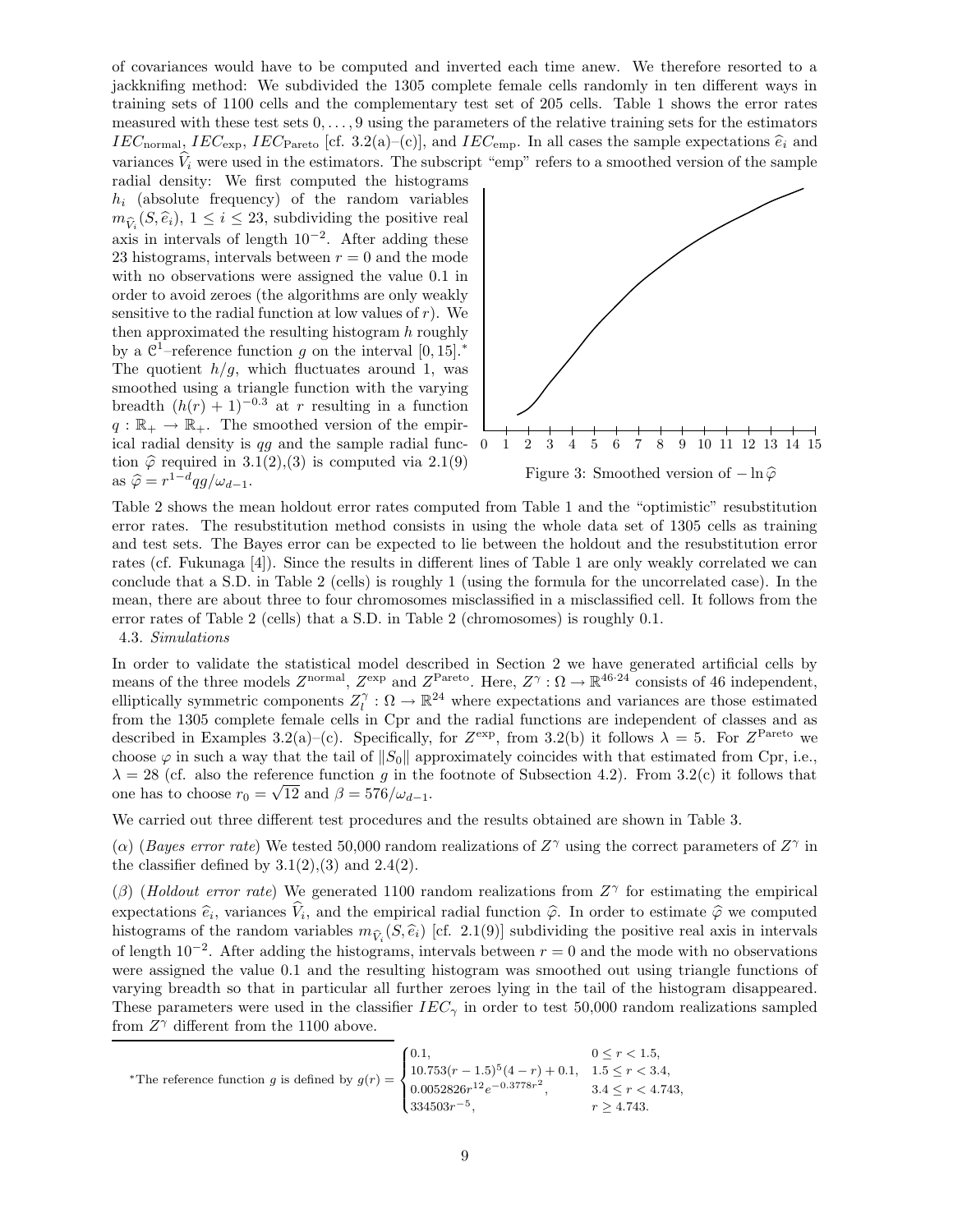| Classifier<br>subdivision | $IEC_{\rm normal}$ | $IEC_{\exp}$    | $IEC$ Pareto | $IEC_{\text{emp}}$ |
|---------------------------|--------------------|-----------------|--------------|--------------------|
| 0                         | 272/69             | $\sqrt{219/60}$ | 182/54       | 186/54             |
| 1                         | 279/77             | 270/73          | 198/53       | 194/52             |
| $\overline{2}$            | 255/68             | 235/61          | 165/51       | 159/49             |
| 3                         | 271/82             | 266/77          | 187/65       | 183/63             |
| 4                         | 286/80             | 233/64          | 159/49       | 161/50             |
| 5                         | 321/85             | 303/77          | 215/53       | 218/54             |
| 6                         | 287/78             | 250/67          | 172/51       | 172/51             |
| 7                         | 296/87             | 238/73          | 185/60       | 183/59             |
| 8                         | 284/86             | 225/75          | 168/60       | 166/60             |
| 9                         | 237/67             | 205/56          | 152/44       | 150/43             |

Table 1: Number of errors with respect to chromosomes and cells for 205 classified cells, four different classifiers, and 10 different subdivisions of data set. The figures  $m/n$  mean that a total of m chromosomes were misclassified in n cells. S.D. with respect to cells is 7 for  $IEC_{\rm normal}$  and  $IEC_{\rm exp}$  and 6 for  $IEC_{\rm Pareto}$ and  $IEC_{\text{emp}}$ .

| Classifier<br>method          | $IEC_{\rm normal}$ | $IEC_{\exp}$ | $IEC$ <sub>Pareto</sub> | $IEC_{\rm{emp}}$ |
|-------------------------------|--------------------|--------------|-------------------------|------------------|
| Chromosomes<br>$Holdout(\%)$  | 2.96               | 2.59         | 1.89                    | 1.88             |
| $Resubstitution(\%)$<br>Cells | 2.55               | 2.29         | 1.63                    | 1.65             |
| $Holdout(\%)$                 | 38.0               | 33.3         | 26.3                    | 26.1             |
| $Resubstitution(\%)$          | 33.8               | 30.2         | 23.6                    | 23.8             |

Table 2: Holdout and resubstitution error rates with respect to chromosomes and cells for four different classifiers

( $\gamma$ ) (Resubstitution error rate) 1300 random realizations from  $Z^{\gamma}$  were used as training and test sets. No smoothing of the radial function was carried out and removal of zeroes as in  $(\beta)$  is not necessary here. The whole procedure was repeated three times and Table 3 shows the resulting averages.

A S.D. in the first two lines of Table 3 (cells) is roughly 0.07, and in the last line 0.2. Since, on the average, there are only slightly more than two chromosomes misclassified in a misclassified cell it follows that a S.D. in the first two lines of Table 3 (chromosomes) is roughly 0.03, and in the last line 0.1.

## 5. DISCUSSION

The results presented in Tables 1 and 2 show that error rates are reduced by about 35% if an optimal elliptically symmetric model instead of a normal model of feature vectors of chromosomes is employed. The new issue arising from this model is the radial function of the associated spherically symmetric distribution. Basically, one has to distinguish between radial functions whose negative logarithm is convex, affine or concave. In the case of the Cpr data set the negative logarithm is essentially concave (Fig. 3) explaining the superior performance of the classifier  $IEC_{\text{parto}}$  besides  $IEC_{\text{emp}}$ . The advantage of  $IEC_{\text{emp}}$  over  $IEC_{\text{Pareto}}$  is its independence of the particular feature set since the empirical radial function is used. On the other hand,  $IEC_{\text{Pareto}}$  is robust since this estimator does not depend on the Parameter  $\lambda$  of the Pareto–type radial density [cf. Example 3.2(c)]. Hence it is optimal for a whole class of distributions.

It is important to hit the correct behavior of the radial function in the domain right after the larger of the two inflection points of the radial density (which is roughly shaped like a  $\chi$ -distribution). The Ma-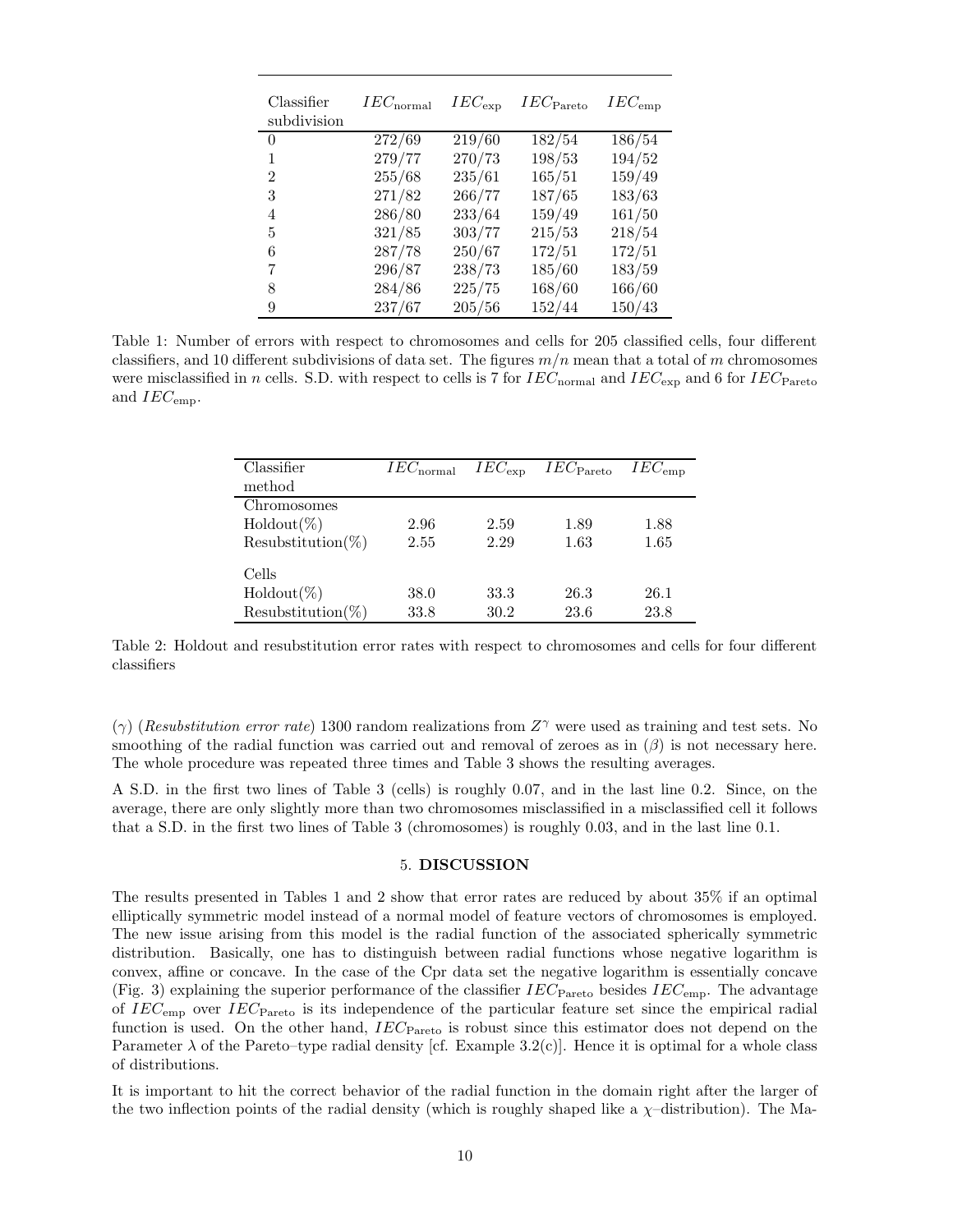| Model                  | Znormal | <b>Zexp</b> | Pareto |
|------------------------|---------|-------------|--------|
| method                 |         |             |        |
| Chromosomes            |         |             |        |
| $Bayes(\%_0)$          | 0.72    | 0.89        | 0.73   |
| $\text{Holdout}(\%_0)$ | 0.77    | 0.99        | 0.87   |
| $Resubstitution(\%o)$  | 0.61    | 0.91        | 0.55   |
| Cells                  |         |             |        |
| $Bayes(\%)$            | 1.62    | 1.99        | 1.63   |
| $Holdout(\%)$          | 1.74    | 2.22        | 1.96   |
| $Resubstitution(\%)$   | 1.38    | 1.97        | 1.23   |

Table 3: Simulated error rates with respect to chromosomes and cells for sampling from the statistical model shown in the top line using the parameters indicated in the first column

halanobis distances of many of the feature vectors of chromosomes fall into this domain and membership to their classes is already doubtful, at least to an automatic classifier.

The simulation results presented in Table 3 show that holdout error rates lie around 0.1% of chromosomes and 2% of cells if the correct statistical model is used for classification and with rare exceptions there are only two classes mixed up in a misclassified cell. Astonishingly, this describes just the performance of an experienced human operator classifying chromosomal images of good quality; cf. the references cited in the introduction. This suggests two conclusions:

(1) Although IEC<sub>Pareto</sub> and IEC<sub>emp</sub> yield the best results when applied to real data their related statistical models seem far from being adequate. We conjecture that there is more information contained in the feature set of the MRC chromosome analysis system than we can presently extract, although it may take a much larger data set in order to exploit this information.

(2) It seems that a human expert is not only capable of extracting all the relevant features from the (analogue or digital) images of chromosomes but he or she also possesses some close statistical model of them and disposes of the means for determining a good approximation to its ML–estimator. Smallness of simulated holdout error rates implies that error rates observed with the real data cannot be caused by insufficient estimation of parameters alone. It follows that future work has to concentrate on detecting closer statistical models of feature vectors of chromosomes in order to further reduce error rates.

Acknowledgements — We thank Dr Jim Piper, Edinburgh, for kindly supplying the Cpr data set and for a stimulating discussion. We thank Professor Peter Kleinschmidt for initiating us to this field of research and for having given us access to an early version of Kleinschmidt, Mitterreiter and Piper [10] which motivated this communication. We also thank Frau Verena Lauren and Herr Erwin Silbereisen for their implementations of several useful algorithms.

# References

- [1] M.L. Balinski. Signature methods for the assignment problem. Operations Research, 33:527–536, 1985.
- [2] A.P. Dempster. Elements of Continuous Multivariate Analysis. Addison-Wesley, Reading Massachusetts, 1969.
- [3] Kai-Tai Fang, Samuel Kotz, and Kai-Wang Ng. Symmetric Multivariate and Related Distributions. Chapman and Hall, London, New York, 1990.
- [4] K. Fukunaga. Introduction to statistical pattern recognition. Academic Press, Boston, San Diego, New York, London, Sydney, Tokyo, Toronto, 1990.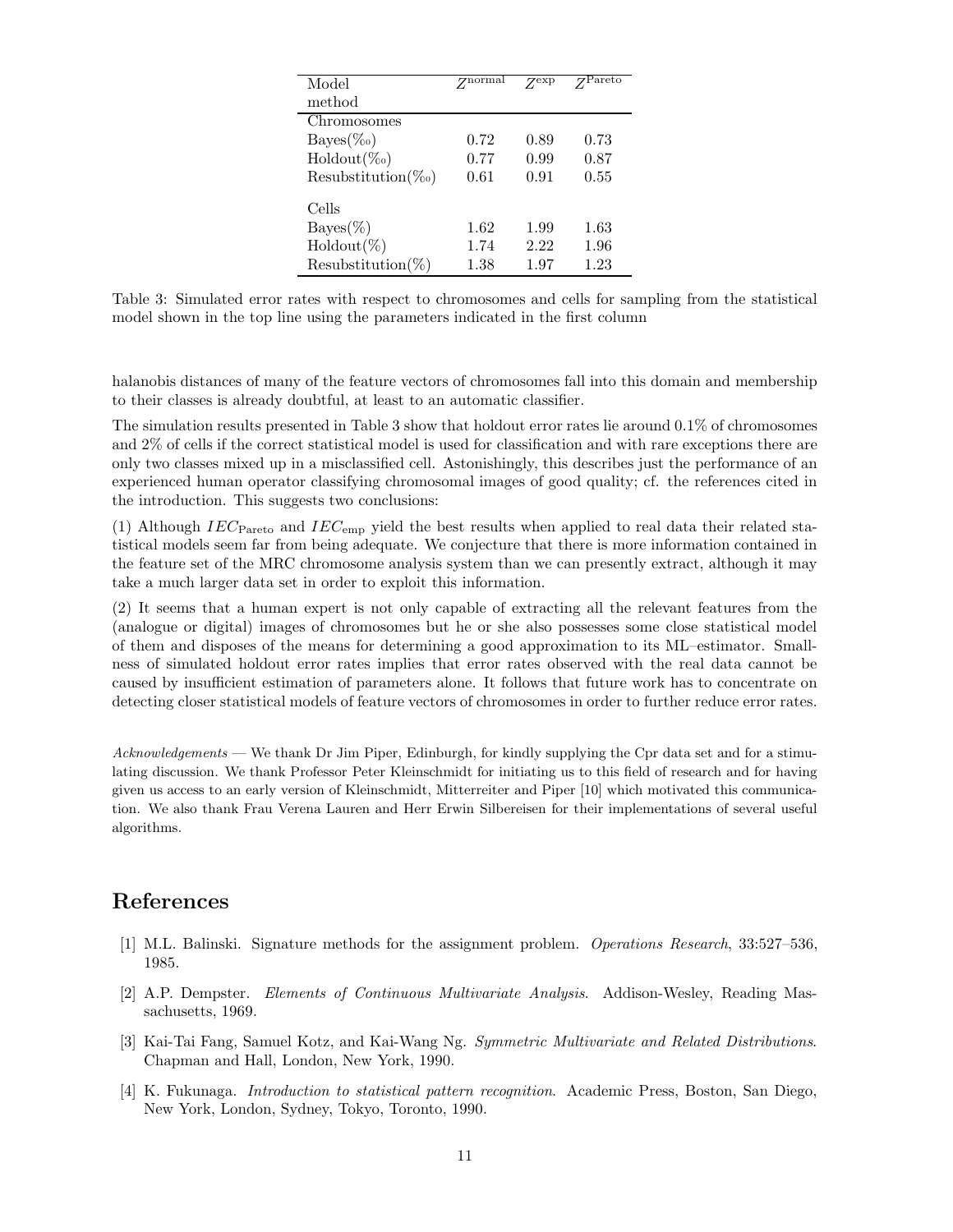- [5] E. Granum. Application of statistical and syntactical methods of analysis and classification to chromosome data. In J. Kittler, K.S. Fu, and L.F. Pau, editors, Pattern Recognition Theory and Applications (Proc. NATO ASI Series), pages 373–398, Dordrecht, 1982. Reidel.
- [6] J.D.F. Habbema. A discriminant analysis approach to the identification of human chromosomes. Biometrics, 32:919–928, 1976.
- [7] J.D.F. Habbema. Statistical methods for classification of human chromosomes. Biometrics, 35:103– 118, 1979.
- [8] S.P.J. Kirby, C.M. Theobald, J. Piper, and A.D. Carothers. Some methods of combining class information in multivariate normal discrimination for the classification of human chromosomes. Statistics Med., 10:141–149, 1991.
- [9] P. Kleinschmidt, C.W. Lee, and H. Schannath. Transportation problems which can be solved by use of Hirsch-paths for the dual problem. Math. Prog., 37:153–168, 1987.
- [10] Peter Kleinschmidt, Ilse Mitterreiter, and Jim Piper. Improved chromosome classification using monotonic functions of Mahalanobis distance and the transportation method. ZOR–Math. Meth. Oper. Res., 40:305–323, 1994.
- [11] C. Lundsteen, A.-M. Lind, and E. Granum. Visual classification of banded human chromosomes. Ann. Hum. Genet., London, 40:87–97, 1976.
- [12] Jim Piper. The effect of zero feature correlation assumption on maximum likelihood based classification of chromosomes. Signal Processing, 12:49–57, 1987.
- [13] Jim Piper. Variability and bias in experimentally measured classifier error rates. Patt. Rec. Lett., 13:685–692, 1992.
- [14] Jim Piper and Erik Granum. On fully automatic feature measurement for banded chromosome classification. Cytometry, 10:242–255, 1989.
- [15] Jim Piper, Erik Granum, D. Rutovitz, and H. Ruttledge. Automation of chromosome analysis. Signal Processing, 2:203–221, 1980.
- [16] R. E. Slot. On the profit of taking into account the known number of objects per class in classification methods. IEEE Trans. Inf. Theory, 25:484–488, 1979.
- [17] M. Tso, P. Kleinschmidt, I. Mitterreiter, and J. Graham. An efficient transportation algorithm for automatic chromosome karyotyping. Patt. Rec. Lett., 12:117–126, 1991.
- [18] M.K.S. Tso and J. Graham. The transportation algorithm as an aid to chromosome classification. Patt. Rec. Lett., 1:489–496, 1983.
- [19] S.O. Zimmerman, D.A. Johnston, F.E. Arrighi, and M.E. Rupp. Automated homologue matching of human G-banded chromosomes. Comput. Biol. Med., 16:223–233, 1986.

About the Author — GUNTER RITTER graduated in electrical engineering from Ohm–Polytechnikum in Nuremberg, Germany, in 1962 and in mathematics from the University of Erlangen in 1970. He received the degrees of Dr.rer.nat. and Dr.rer.nat.habil. in 1974 and 1978, respectively, both from the latter university. He was awarded the prize of the faculty of sciences for outstanding doctoral dissertation in 1974. Since 1983, he has been a professor of mathematics at the Department of Mathematics and Computer Science of the University of Passau, Germany, where he holds a chair of mathematics. He has repeatedly been a visiting scientist at the Departments of Mathematics of the University of Washington in Seattle, Washington, and of the University of New South Wales in Sydney, Australia. He has initiated a working group in mathematical knowledge representation and image processing at the University of Passau. He has authored and coauthored a number of research papers in scientific journals in the areas of measure theory, probability theory, statistics, Fourier analysis, and potential theory. His current research and teaching interests are in the areas of measure theory, theoretical and applied probability, statistical methods of image processing, mathematical knowledge representation and learning theory, stochastic optimization, and neural networks.